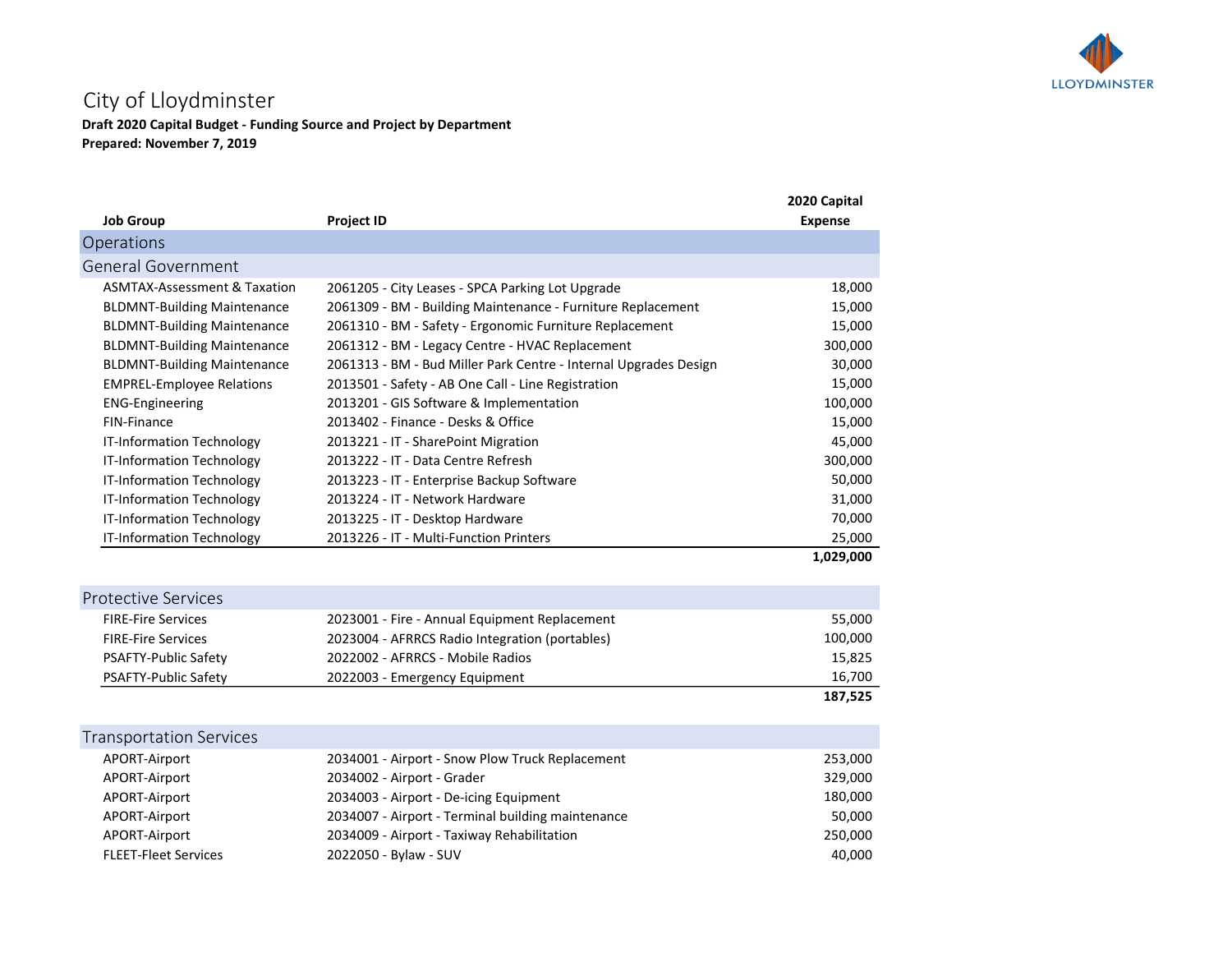

|                             |                                                                     | 2020 Capital   |
|-----------------------------|---------------------------------------------------------------------|----------------|
| <b>Job Group</b>            | <b>Project ID</b>                                                   | <b>Expense</b> |
| <b>FLEET-Fleet Services</b> | 2031201 - Fleet - GPS for Units                                     | 50,000         |
| <b>FLEET-Fleet Services</b> | 2032050 - Roads - 1/2 TON TRUCK                                     | 39,000         |
| <b>FLEET-Fleet Services</b> | 2032052 - Roads - 1.5 TON TRUCK                                     | 70,000         |
| <b>FLEET-Fleet Services</b> | 2032055 - Roads - TANDEM TRUCK                                      | 310,000        |
| <b>FLEET-Fleet Services</b> | 2041051 - Water Services - 3/4 TON TRUCK                            | 39,000         |
| <b>FLEET-Fleet Services</b> | 2071251 - Parks - FRONT MOUNT RIDING MOWER                          | 34,000         |
| <b>FLEET-Fleet Services</b> | 2071252 - Parks - FRONT MOUNT RIDING MOWER                          | 34,000         |
| <b>FLEET-Fleet Services</b> | 2073351 - SSC - SP ICE RESURFACER                                   | 118,000        |
| <b>ENG-Engineering</b>      | 1913640 - Sidewalk & Road Condition Survey: 2-3 & 3-3               | 120,000        |
| <b>ENG-Engineering</b>      | 2013608 - 2020 Street Improvement Program – Construction            | 1,500,000      |
| <b>ENG-Engineering</b>      | 2013610 - 50 Avenue (Highway 17) – Timing and Coordination          | 425,000        |
|                             | Improvements - Construction                                         |                |
| <b>ENG-Engineering</b>      | 2013611 - 2020 Traffic Signal Hardware Improvement Program -        | 375,000        |
|                             | Construction                                                        |                |
| <b>ENG-Engineering</b>      | 2013613 - Lloydminster Helipad Crossing Improvements - Construction | 20,000         |
|                             |                                                                     |                |
| <b>ENG-Engineering</b>      | 2013615 - Trails and Sidewalk Master Plan                           | 150,000        |
| <b>ENG-Engineering</b>      | 2113610 - 2021 Street Improvement Program - Design Services         | 150,000        |
|                             |                                                                     | 4,536,000      |

|                                   |                                                              | 495,000 |
|-----------------------------------|--------------------------------------------------------------|---------|
| <b>ENG-Engineering</b>            | 2013623 - Community Services Building and Site Demolition    | 350.000 |
| LRPLN-Long-Range Plan. & Dev.     | 2061005 - DARP Implementation Plan                           | 45,000  |
| <b>ECDEV-Economic Development</b> | 2063001 - Economic Development - Intermodal Transport. Study | 100,000 |
| Planning and Development          |                                                              |         |

| Recreation and Culture      |                                                                  |         |
|-----------------------------|------------------------------------------------------------------|---------|
| <b>AQUA-Aquatic Centres</b> | 2073001 - BAC - Railing & Curb Upgrade (Dry Concession)          | 15,000  |
| <b>AQUA-Aquatic Centres</b> | 2073002 - BAC - Heat Exchanger Replacement                       | 500,000 |
| <b>AQUA-Aquatic Centres</b> | 2073008 - BAC - 1/2 Ton Truck                                    | 45,000  |
| <b>AQUA-Aquatic Centres</b> | 2073012 - BAC - Upgrade Electrical Panels & Associated Fixtures  | 130,000 |
| <b>AQUA-Aquatic Centres</b> | 2073013 - BAC - Hot Water Heater (Domestic Showers, Sinks, Taps) | 15,000  |
|                             | Replacement                                                      |         |
| <b>AQUA-Aquatic Centres</b> | 2073014 - BAC - Toilet Partitions                                | 20,000  |
| <b>AQUA-Aquatic Centres</b> | 2073201 - ODP - Pool Chemical Controller                         | 10,000  |
| <b>AQUA-Aquatic Centres</b> | 2073202 - ODP - Replace Hot Water Tank                           | 7.500   |
| <b>AQUA-Aquatic Centres</b> | 2073204 - ODP - Replace Pumps CO2                                | 5,000   |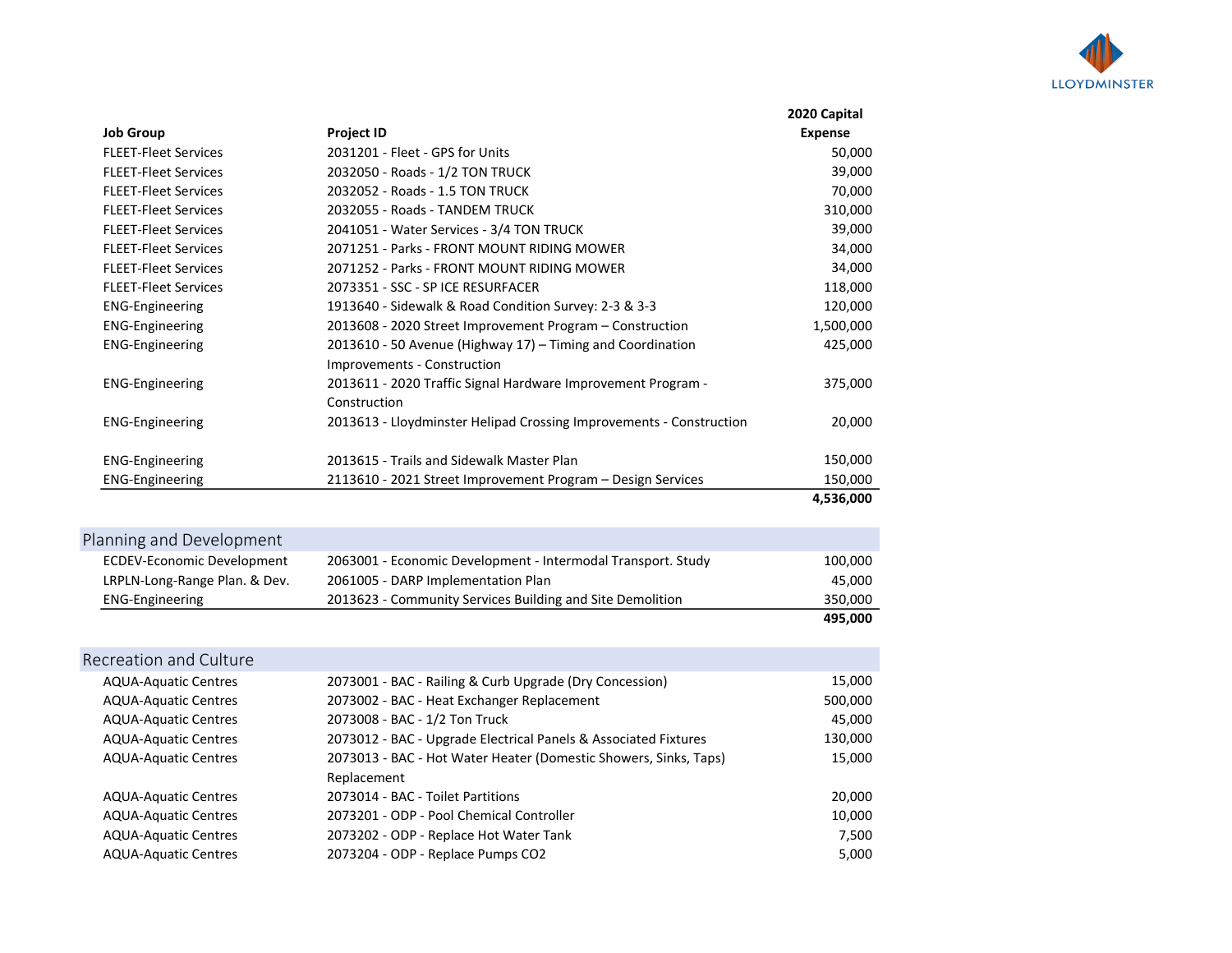

|                                 |                                                                          | 2020 Capital   |
|---------------------------------|--------------------------------------------------------------------------|----------------|
| <b>Job Group</b>                | <b>Project ID</b>                                                        | <b>Expense</b> |
| <b>AQUA-Aquatic Centres</b>     | 2073205 - ODP - Exterior Renovations - Store Front - Roll Top, Painting, | 10,000         |
|                                 | Close Off Other Window                                                   |                |
| <b>AQUA-Aquatic Centres</b>     | 2073206 - ODP - Replace Equipment Shed 10x10                             | 7,500          |
| <b>AQUA-Aquatic Centres</b>     | 2073207 - ODP - Underwater Pool Lights Replacement                       | 30,000         |
| <b>AQUA-Aquatic Centres</b>     | 2073210 - ODP - New Fencing                                              | 8,000          |
| <b>ARENAS-Arenas</b>            | 2073400 - AM - Vestibule for Plantroom                                   | 5,000          |
| <b>ARENAS-Arenas</b>            | 2073401 - AM - Fire Alarm System                                         | 35,000         |
| LGCC-Lloyd. Golf & Curling Club | 2073106 - LGCC - Irrigation System Upgrade                               | 450,000        |
| LGCC-Lloyd. Golf & Curling Club | 2073110 - LGCC - North Door (Lower Level) Replacement                    | 10,000         |
| LGCC-Lloyd. Golf & Curling Club | 2073111 - LGCC - Electrical Controls Replacement                         | 60,000         |
| LGCC-Lloyd. Golf & Curling Club | 2073113 - LGCC - Triflex Greens Mower                                    | 45,000         |
| LGCC-Lloyd. Golf & Curling Club | 2073114 - LGCC - (2) Light Duty Utility Vehicles                         | 36,000         |
| LGCC-Lloyd. Golf & Curling Club | 2073115 - LGCC - Toro 3500 Groundmaster Fine Cut Rough Mower             | 55,000         |
| LGCC-Lloyd. Golf & Curling Club | 2073117 - LGCC - Golf Carts                                              | 105,000        |
| LGCC-Lloyd. Golf & Curling Club | 2073118 - LGCC - Pond Bank Restoration                                   | 100,000        |
| LGCC-Lloyd. Golf & Curling Club | 2073121 - LGCC - Restaurant Equipment Replacement                        | 35,000         |
| PLNTOPS-Plant Operators         | 2074005 - Plant Operators - Gas Leak Detection Equipment                 | 8,000          |
| SERVUS-Servus Sports Centre     | 2073303 - SSC - Roof Replacement                                         | 575,000        |
| PARKS-Cemetery                  | 2054002 - Cemetery - Cemetery Master Plan                                | 30,000         |
| <b>PARKS-Parks</b>              | 2071004 - BMASP - Light Rewiring Spray Park                              | 37,500         |
| <b>PARKS-Parks</b>              | 2071006 - BMASP - Picnic Shelter Rehabilitation                          | 60,000         |
| <b>PARKS-Parks</b>              | 2071207 - Parks - Beautification                                         | 20,000         |
| <b>PARKS-Parks</b>              | 2071209 - Parks - Playground Replacement                                 | 140,000        |
| <b>ENG-Engineering</b>          | 2013616 - Bud Miller All Seasons Park Entrance Walking Trail Adjustments | 150,000        |
|                                 | - Design & Construction                                                  |                |
| <b>ENG-Engineering</b>          | 2013619 - Lakeland College & 22 Street Walking Trail Rehabilitation -    | 150,000        |
|                                 | Construction                                                             |                |
| <b>ENG-Engineering</b>          | 2013622 - VLA (Veteran's Land Act) Soccer Field Parking Lot              | 12,000         |
|                                 |                                                                          | 2,921,500      |

| Land Division            |                                                                  |        |
|--------------------------|------------------------------------------------------------------|--------|
| Planning and Development |                                                                  |        |
| LAND-Land Development    | 2061203 - Land Division - Landscaping Final Inspection           | 10,000 |
| LAND-Land Development    | 2061204 - Land Division - Parkview Area Structure Plan Revisions | 70,000 |
|                          |                                                                  | 80,000 |